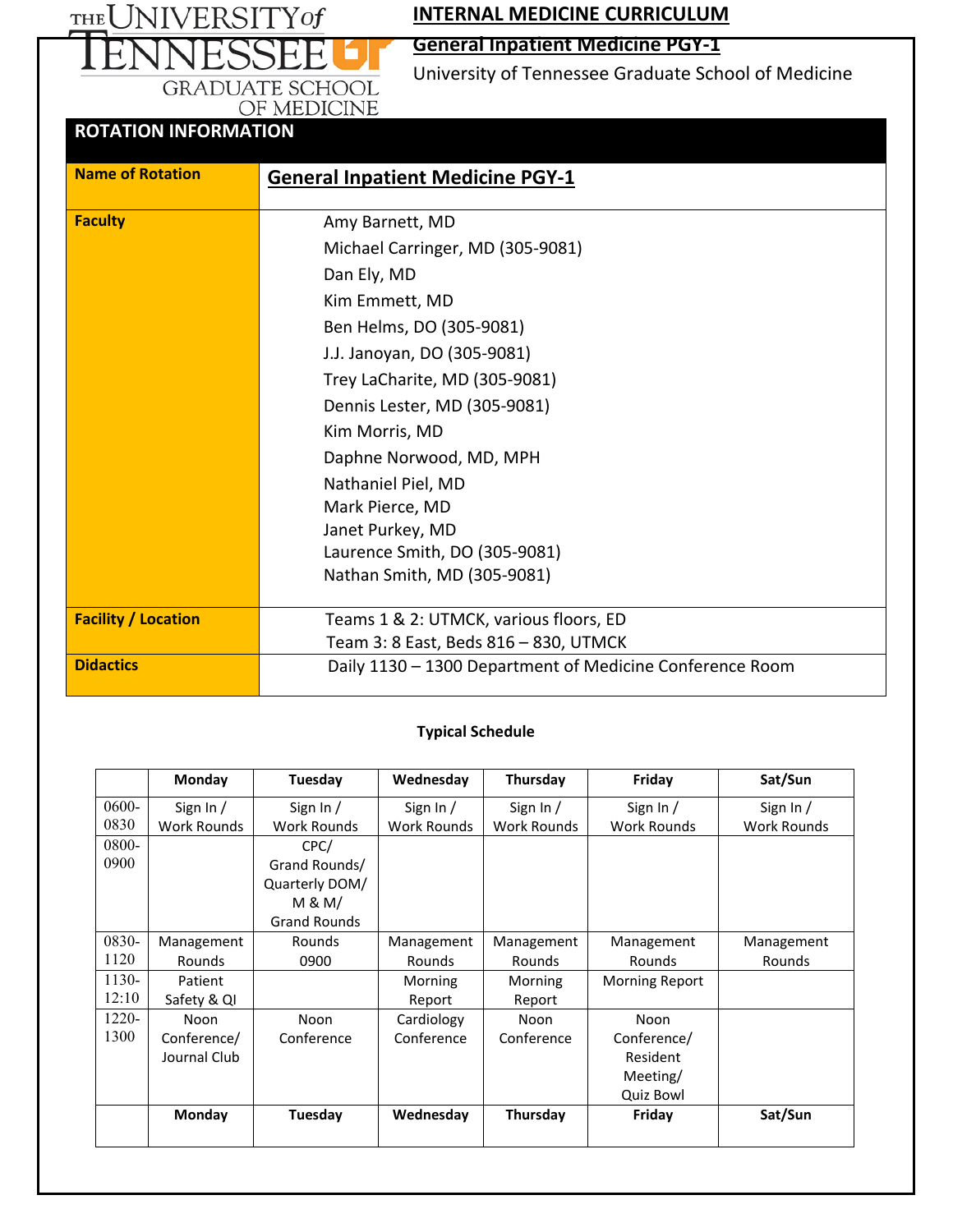| 1300 | Pt. Care/   | Pt. Care/        | Pt. Care/   | Pt. Care/   | Pt. Care/        |          |
|------|-------------|------------------|-------------|-------------|------------------|----------|
|      | Student     | Student Lecture/ | Student     | Student     | Student Lecture/ |          |
|      | Lecture/    | Independent      | Lecture/    | Lecture/    | Independent      |          |
|      | Independent | Learning         | Independent | Independent | Learning         |          |
|      | Learning    |                  | Learning    | Learning    |                  |          |
| 1800 | Sign Out    | Sign Out         | Sign Out    | Sign Out    | Sign Out         | Sign Out |
|      |             |                  |             |             |                  |          |

All residents and students will arrive 0600. Team 1 will meet in the 9E Medicine Conference room 0600 – 0615 for sign in. Team 2 will follow with sign in from 0615 until 0630. Team 3 members will meet at 0600 on 4 North UTH Conference Room for sign in.

Management rounds with the Attending will begin 0830. The post call team will meet in the 9E Conference room, on call team will meet in the 11E Conference room. As possible, attending rounds should be completed by 1120 to allow resident attendance at teaching conferences.

Residents will have all patients seen, and be prepared for rounds with the Attending by 0830. Team 3 residents will have all notes completed in the EMR prior to attending rounds. The majority of notes by Teams 1 and 2 residents should be completed prior to attending rounds and finalized to reflect discussion and decisions made during rounds. PGY-1 residents and MSs will be assigned patients who were admitted overnight. They will be responsible for all details regarding these patients as if they completed the workup personally.

Senior residents should write a succinct addendum for all patients who are new to the team and on patients with new information, test results, change in patient status and significant updates or changes to the treatment plan. Senior residents will write a detailed admission note and progress note on all patients assigned to MS4s.

Team 3 residents will present their patients at 8E multidisciplinary rounds daily at 1330. This meeting will occur in the Physician/Pharmacy/Case Management conference room.

Teams will meet in the afternoon as needed for completion of teaching activities and rounds on new admissions as time permits.

Sign out rounds will occur at 1800.

Weekday admissions from 0800 -1700 to Teams 1 & 2 from the ED, UT IM Center and FIM will be directed to the On Call senior Resident who will distribute to PGY-1s and MSs based on capacity, complexity and other factors. In addition, senior residents from Teams 1 and 2 will communicate capacity to the UTH NP who will distribute unassigned patients to these teams. The On Call Team will be responsible for the CODE and Admission pagers.

Weeknight admissions will be managed by a Nightfloat Senior resident and a PGY-1 from Teams 1 and 2. These individuals will respond to ED and CODE pagers, provide cross coverage for acute issues on Teams 1 & 2, and serve as liaison to the Attending on call. The Nightfloat resident will call the Attending on call for all patients considered for ED release, significant changes in clinical condition and unexpected deaths. The PGY-1 will have primary responsibility for all floor calls for Teams 1 & 2 and will assist the Night Float Resident with admissions, dictations and codes. Both residents will depart after sign in is complete.

Coordination of admissions to Team 3 will be directed by the Patient Placement Center and the UTH Attending. UTH Nurse Practitioner and Night UTH Attending will provide cross coverage, night admissions and sign in/out rounds for Team 3.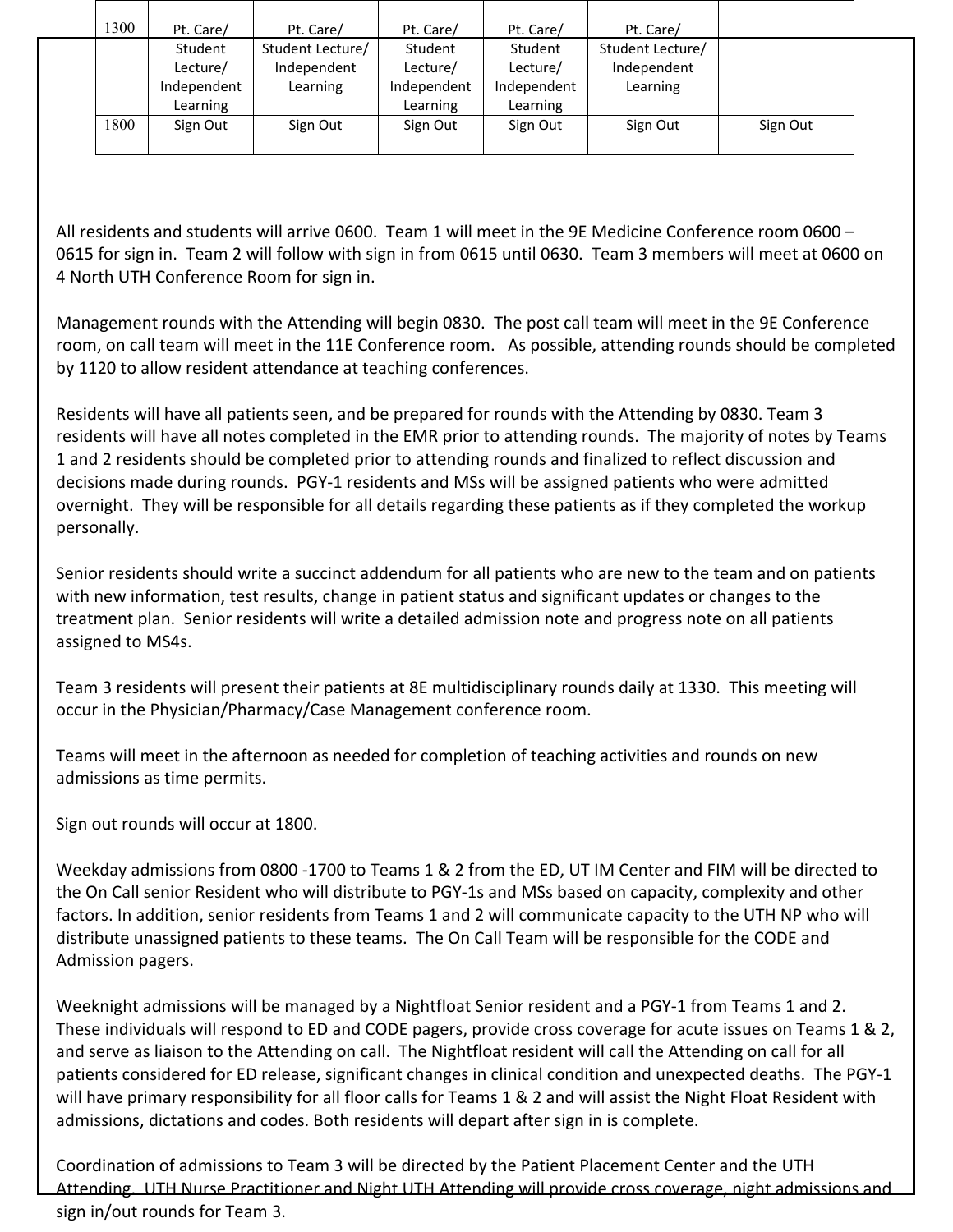Team 3 Senior resident will be off either Saturday or Sunday as TBD by the team. Interns A and B will work on the Senior day off, Intern C will be off with the Senior resident.

PGY-1 residents are limited to a maximum of 80 hours work per week when averaged over a four week period, receive at least ten hours off post call and do not work more than 15 hours of continuous duty. They have one 24-hour period off per week on average.

Please refer to the Resident Handbook for further details regarding call duties and hospital admissions policies.

### **Related Conferences/Venues:**

Morning Report, Noon Conference, Grand Rounds, Multidisciplinary CPC, Journal Club, Patient Safety, QI, Morbidity and Mortality, Quarterly Department of Medicine Meeting: DOM Conference Room.

### **Primary Goals:**

This rotation will teach the resident to evaluate and initiate treatment for patients presenting for hospitalization from both the ambulatory setting and the Emergency Department. The PGY-1 Resident will learn to care for patients as they transition from the critical care setting to a regular inpatient care site. The resident will learn to communicate with all members of the health care team as well as the patient and their caregivers/family. The PGY-1 resident will learn to be responsible for both the overall coordination of patient care as well as the role of a consultant to various specialty services. The PGY-1 will be supervised by an upper level resident who will provide direct and immediately available indirect supervision as well as an attending physician who will provide direct, immediately available indirect, and/or oversight supervision. The PGY-1 will learn a structured process of patient hand off to insure both continuity of care and patient safety. This rotation will allow the opportunity for progressive responsibility for inpatient care. The senior resident will determine if follow-up after hospitalization can be made in a timely manner with the existing PCP or if patient will need follow-up appointment in the REACT clinic. The rotation will attempt to train residents to obtain competency in the following six core areas of internal medicine:

### **Patient Care**

- To acquire accurate and relevant history from the patient in an efficient, prioritized manner.
- To obtain appropriate, verified data from secondary sources such as family members and outpatient pharmacy staff.
- To perform an accurate physical examination that is targeted to the patient's complaints and medical conditions.
- To accurately track important changes in the physical examination.
- To learn to synthesize all data, including interviews, examinations and laboratory data to identify the main clinical problem.
- To recognize clinical situations which need urgent medical care.
- To recognize when to seek additional guidance.
- To provide appropriate preventive care and to teach patient self-care.
- To manage patients with common disorders which are frequently seen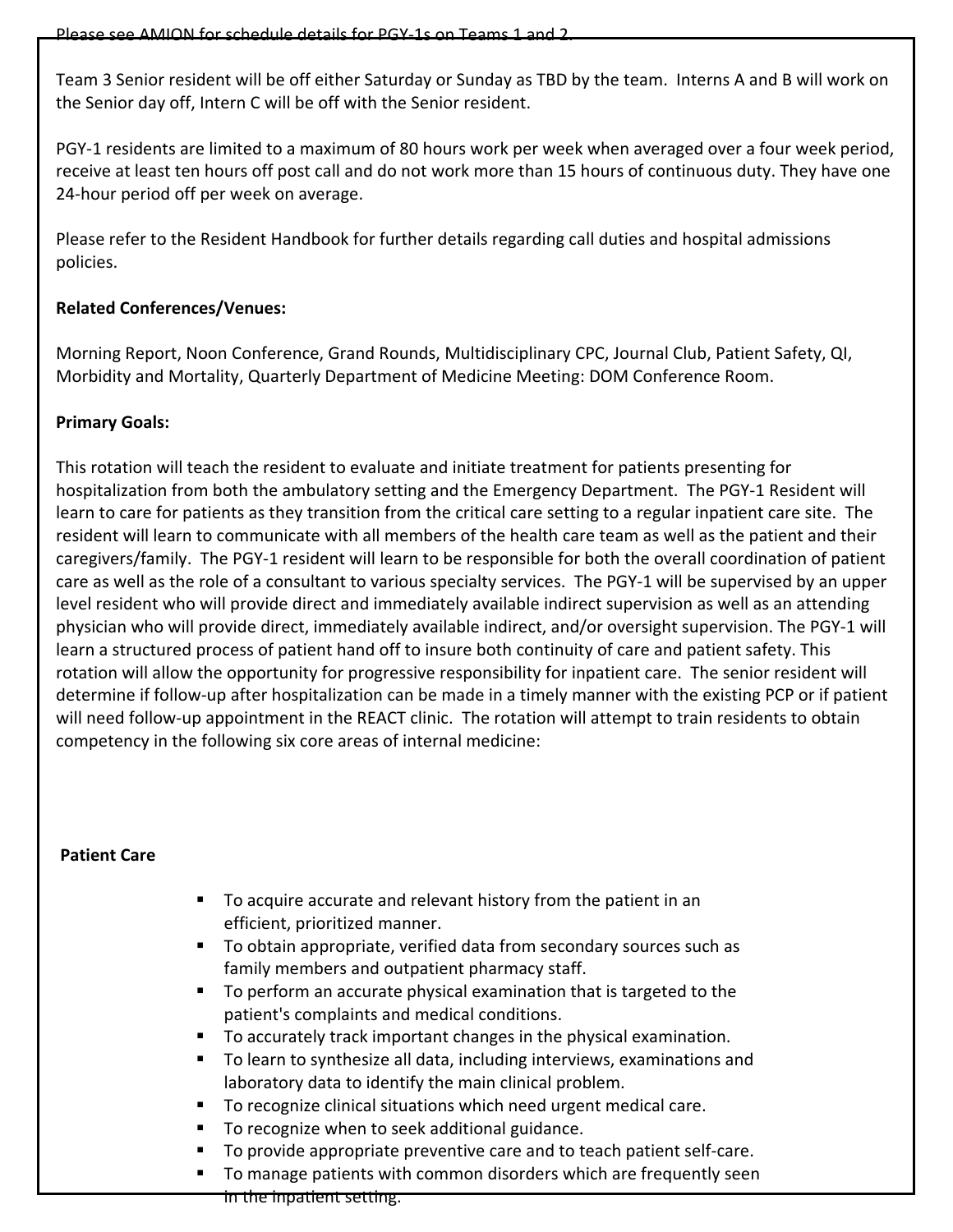$\blacksquare$  To learn how to manage the transition of patient care from the hospital to the outpatient setting.

### **Medical Knowledge**

- To understand the pathophysiology and basic science for common medical conditions.
- To understand indications and basic interpretation of common testing used for diagnostic purposes.

### **Practice-Based Learning and Improvement**

- To develop a willingness to learn from errors.
- To learn how to access references such as textbooks, computer-based resources, and the opinion of colleagues to improve one's knowledge on a continual basis.
- To identify clinical questions as they present in clinical practice.
- To respond in a welcoming, productive manner to feedback from all members of the healthcare team.
- To actively participate in teaching conferences.

### **Interpersonal and Communication Skills**

- To provide timely and comprehensive verbal and written communication to patients/advocates.
- To learn to use both verbal and nonverbal skills to create rapport with patients and their families.
- To learn how to use an interpreter or devise appropriately.
- To learn to demonstrate sensitivity to differences in patients including race, culture, gender, sexual orientation, socioeconomic status, literacy and religious beliefs.
- To communicate effectively with other caregivers in order to maintain appropriate continuity during transitions of care.
- **To deliver appropriate, succinct oral presentations.**
- To communicate effectively with all members of the health care team.
- To request consultation in an effective manner and work in conjunction with a consultant for delivery of appropriate medical care.
- **To provide legible, accurate, complete and timely written communication that meets** acceptable medical standards.

# **Professionalism**

- **To document clinical information truthfully.**
- To follow all formal policies of the health care system.
- To honestly acknowledge personal errors.
- To demonstrate empathy and compassion to all patients.
- To demonstrate a commitment to relieve pain and suffering.
- To respond promptly to all clinical responsibilities including calls and pages.
- To carry out timely interactions with patients, caregivers, and colleagues.
- To maintain professional appearance, demeanor and relationships.
- To recognize when it is necessary to advocate for patient needs.
- To treat all patients with dignity and respect.
- **To maintain patient confidentiality.**
- To recognize that disparities exist in health care among populations and they may

impact health care of the patient.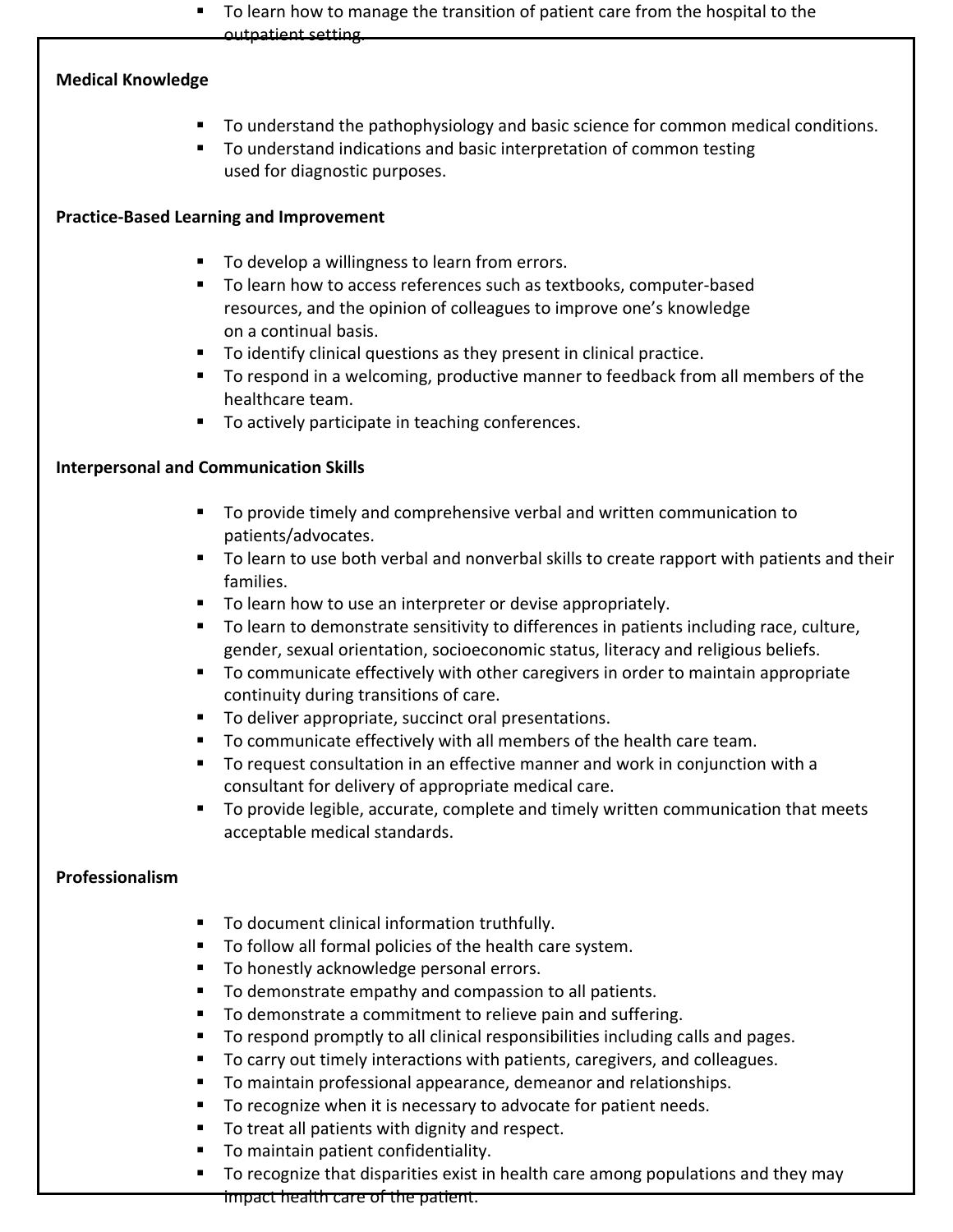#### **Systems-Based Practice**

- To understand how to utilize hospital-based systems to optimize care in a cost-effective manner.
- To appreciate the roles of various health care providers.
- To learn to work effectively as a team member to insure safe patient care.
- To recognize systems forces that increase the risk for patient care error.
- To learn to identify and learn from critical incidents and near misses of medical error.
- To learn approximate costs for common diagnostic and therapeutic tests and thus avoid unnecessary tests.

### **Primary Objectives:**

- $\circ$  The resident will learn to obtain an appropriate history, to perform a directed physical examination and to initiate treatment of patients who present with common medical problems.
- $\circ$  Residents will learn to understand and utilize effective prophylactic therapy with anticoagulants.
- o Residents will learn how to discuss end of life and withdrawal of care issues and how to discuss options regarding resuscitation with patients and their families.
- o Residents will become proficient in many of the procedures commonly used in an inpatient setting.
- o Residents will develop and refine their oral presentation skills.
- o Residents will develop effective systems to review radiologic and pathologic results including postmortem examinations of their patients.
- $\circ$  Residents will enter all orders on patients on the General Inpatient Medicine Service when practically possible. Preferably, the PGY-1 will enter most of the orders. A fourth year medical student may enter orders on the patients they manage with the supervision of the upper level resident. Residents should discuss orders regarding major treatment decisions with the attending physician. Residents are expected to review all charts of patients on the service prior to sign-out so that consultant's recommendations and test results may be acted upon in a timely manner.

### **Supplemental References, Suggested Readings:**

Current UpToDate, Inc. Wellesley, MA. Available in Preston Medical Library and 24 hour online access. <http://www.uptodate.com/index>

The following topics should be read:

Diagnostic Approach to Chest Pain in Adults Treatment of Community-acquired Pneumonia Management of exacerbation of Chronic Obstructive Pulmonary Disease. Diagnostic Approach to Abdominal Pain in Adults. Management of Moderate and Severe Alcohol Withdrawal Symptoms. Approach to the adult patient with Anemia. Approach to the Patient with Abnormal Liver Function Tests Criteria for the Diagnosis of Acute Myocardial Infarction Evaluation of Syncope in adults Management of Diabetes Mellitus in Hospitalized Patients. Evaluation of the patient with Vertigo Evaluation of the Patient with Suspected Heart Failure. Etiology and Evaluation of Hemoptysis in Adults. Ethical Considerations in Effective Pain Management at the end of life Pressure Ulcers: epidemiology, pathogenesis, clinical manifestations & staging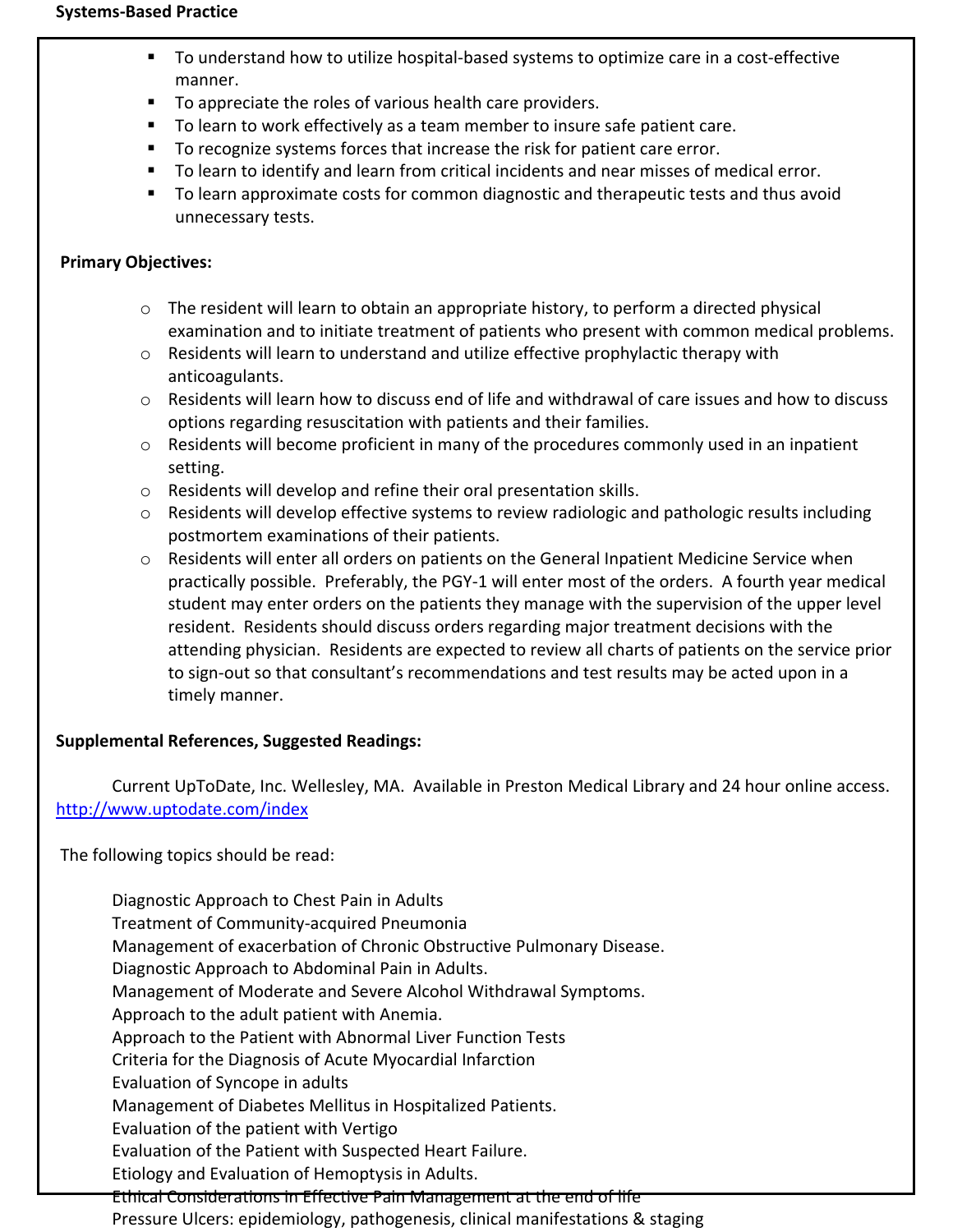Evaluation of Cognitive Impairment and Dementia. Approach to the Patient with Metabolic Acidosis. Evaluation of adults with Hyponatremia. Evaluation of the Patient with Hypokalemia. Diagnostic Approach to Hypercalcemia. Basic Principles of Electrocardiographic Interpretation Simple and Mixed Acid-Base Disorders. Approach to the Patient with Dizziness. Approach to the Adult with Fever of Unknown Origin. Headache Syndromes Other Than Migraine. Approach to the Adult with Nausea and Vomiting. Serum Osmolal Gap. Overview of the Treatment of Chronic Pain Estimation of Cardiac Risk prior to Noncardiac Surgery. Clinical Manifestations and Diagnosis of Acute Pancreatitis. Approach to resuscitation and diagnosis of lower GI bleeding in adults Approach to Upper Gastrointestinal Bleeding in Adults Approach to the Patient with Abnormal Liver Function Tests. Therapeutic Use of Heparin and Low Molecular Weight Heparin. Therapeutic Use of Warfarin Diagnostic Approach to Community-Acquired Pneumonia in Adults. Clinical Manifestations and Diagnosis of Edema in Adults. Management of Anti-Coagulation before and After Elective Surgery. Treatment of Cellulitis. Clinical Manifestations; Diagnosis; and Treatment of Acute Pyelonephritis. Clinical Manifestations of Seasonal Influenza in Adults. Clinical Manifestations and Diagnosis of Volume Depletion in Adults. Maintenance and Replacement Fluid Therapy in Adults. Diagnostic Approach to the patient with Acute and Chronic Kidney Disease. Overview of the Evaluation of Stroke. Evaluation of the First Seizure in Adults. Treatment of Acute Exacerbations of Asthma in Adults. Approach to the Patient with Dyspnea. Overview of Acute Pulmonary Embolism. Treatment of Acute Pulmonary Embolism. Treatment of Deep Venous Thrombosis. Suicide Ideation and Behavior in Adults. Post Lumbar Puncture Headache.

Cardiovascular Medicine Calculators:

Framingham 10 year risk of general cardiovascular disease in men. Framingham 10 year risk of general cardiovascular disease in women. Atrial Fibrillation CHADS 2 score for stroke risk. TIMI score for unstable angina non ST elevation MI TIMI score for ST elevation acute MI

#### **Procedures:**

The PGY-1 resident will learn the indications, contraindications and complications of procedural skills used commonly in the practice of General Inpatient Medicine. They may have the opportunity to perform procedures such as advanced cardiopulmonary resuscitation, central venous line placement, thoracentesis, abdominal paracentesis, nasogastric intubation, arthrocentesis of the knee, lumbar puncture, arterial puncture, and interpretation of electrocardiograms. In addition, they will have the opportunity to become